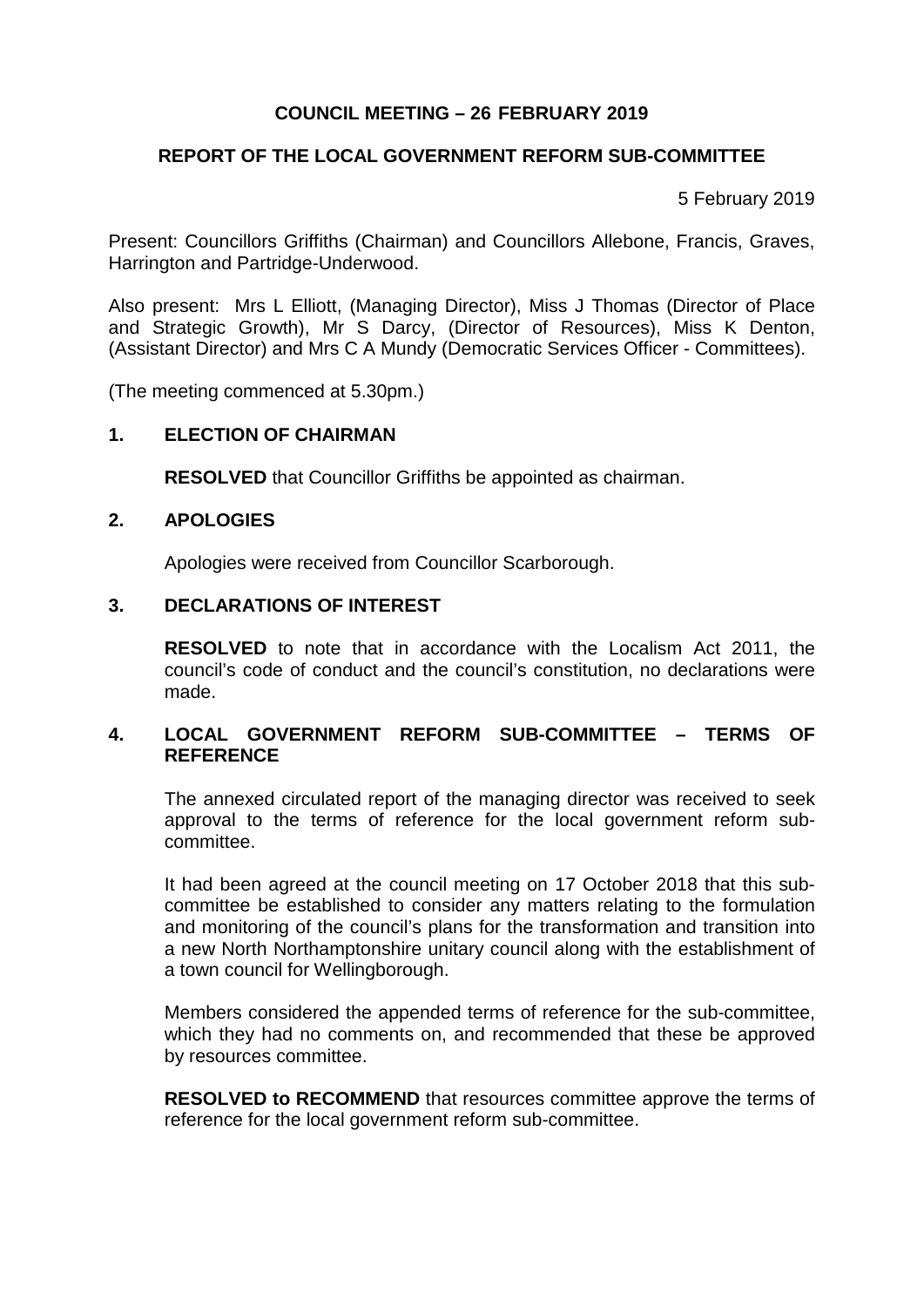### **5. STRUCTURAL CHANGE ORDER UPDATE**

The annexed circulated report of the managing director was received in relation to the proposed elements of the structural change order (SCO) envisaged for North Northamptonshire Council should the Secretary of State for Housing, Communities and Local Government (MHCLG) approve the proposal to replace the existing two tier form of local government in Northamptonshire with two new unitary authorities.

A decision was expected on or before 3 April 2019 from the government and a structural change order would then be prepared, this would move through the process to be laid before both Houses of Parliament later on in the year.

The final decision would be the Secretary of State's but there was an opportunity to advise him of any preferences to the detail of the SCO. The SCO would set out the basic governance and operating principles for the shadow authority and subsequent unitary council and will facilitate the transition from the existing councils to the new authorities. Government officials will draft the documentation with input from the Northamptonshire councils. It is anticipated that there will be one order covering both North Northamptonshire and West Northamptonshire.

The report detailed the expected content of the order, with political and practical implications being considered. The main purpose of the order would be to bring together the district and county functions and to manage the transition process. The new authorities were expected to be known as 'North Northamptonshire Council and 'West Northamptonshire Council'.

The councils' had submitted a joint proposal for the creation of new legal bodies, as it was considered that this would be advantageous in emphasising a fresh start in serving the community and as a catalyst for change.

The preference was for each new authority to have county status with district powers i.e. North Northamptonshire Council would be a county council with district functions.

The report also detailed the timetable, for the establishment of such authorities, which the managing director explained in further detail. It was expected that shadow authorities would operate from the date of the order until the 2020 Election Day of 7 May 2020, for the new authorities. It was expected that 'vesting day', for the new unitary authorities would be 1 April 2020.

All current councillors from each council would automatically become a member of the relevant 'shadow authority', with dual hatters i.e. those who are a borough councillor and county councillor, being given two votes.

An executive style of governance is recommended for the 'shadow authority' within the order initially, but there is a preference for North Northamptonshire to move to a committee system.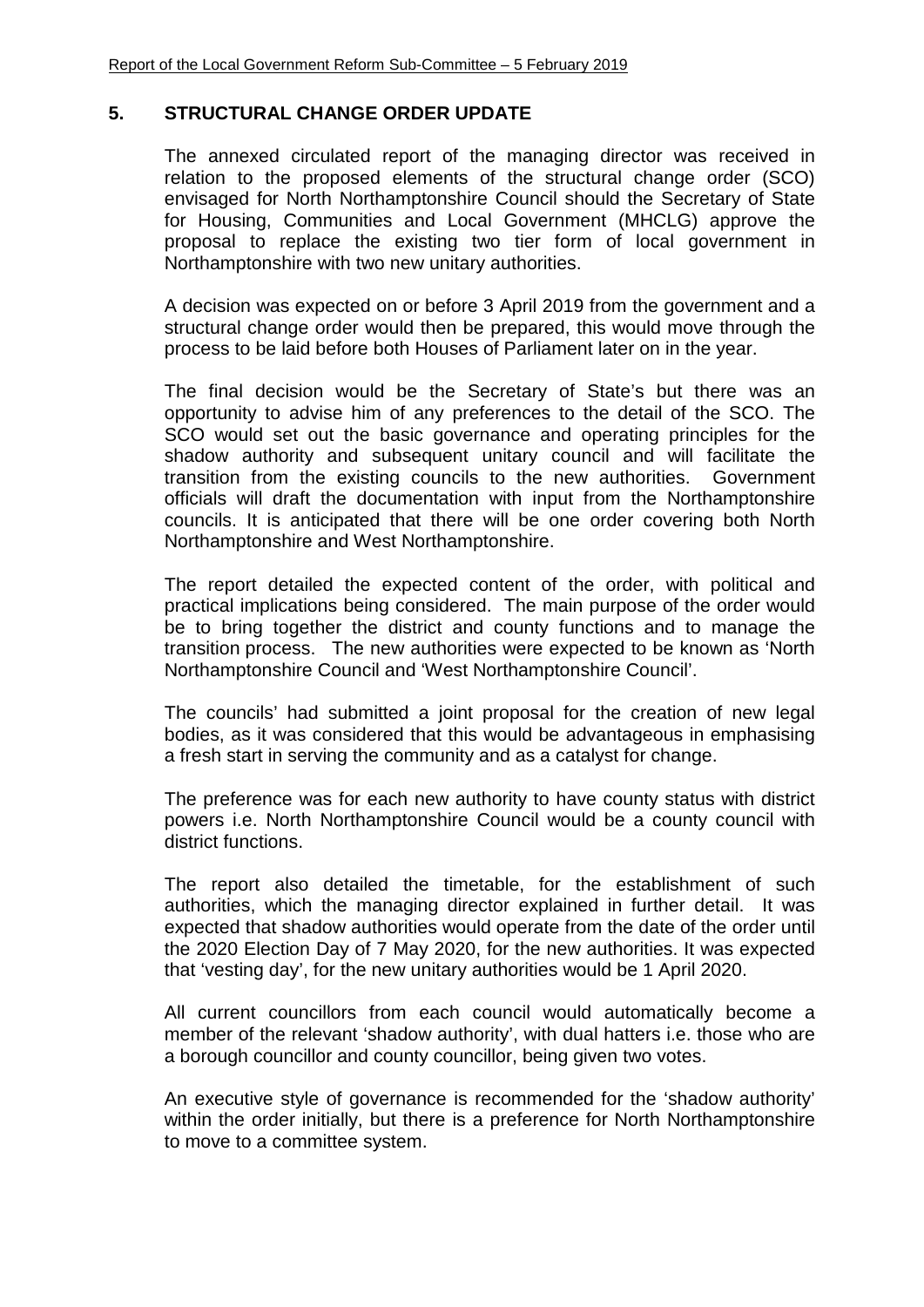A 'shadow authority' will require a 'shadow executive' or a 'shadow lead committee'. It is proposed that an equal number i.e. three members of each of the existing councils be appointed to such executive, taking into consideration political balance. Chairmanship of the 'shadow executive' would probably be determined by the 'shadow authority' itself and, for North Northamptonshire, it is proposed that this be the case.

The 'shadow authority' will have certain functions defined in the order to prepare for the new unitary authority.

The requirements will include the following:

- Interim appointments to the positions of head of paid service, monitoring officer and chief finance officer (and returning officer for 2020 election);
- The formulation of the style of governance, code of conduct for members and members' allowances;
- The formation of a central implementation team to assist the shadow authority in delivering the implementation plan and identification of lead officer, which can be determined by the shadow authority.

Elections to the new authorities would be held on the first Thursday of May (7/5/20). Following the Changes to Years of Elections Order, the term of office of existing councillors would end on vesting day, proposed as 1 April 2020.

The SCO will prescribe whether the new unitary authorities will follow the national district or county election cycle for the holding of elections. This could be achieved by 2023 by having a three year term of office from 2020 to 2023 (district cycle) or alternatively a five year term from 2020 to 2025 (county cycle). Alternatively it could be achieved in 2021 with a term of office of one year only.

As there is insufficient time for the Boundary Commission to implement a boundary review, the first election would work on existing county divisions with three members each.

For North Northamptonshire, the recommended Order proposes to align unitary authority elections with the national county electoral cycle.

The Secretary of State can direct limitations on the spend of councils by applying thresholds. Such direction would be achieved separately rather than via the SCO. It is the preference for such a provision to come into force to assist resource planning for the new unitary authority.

Members discussed the options and praised officers for the extensive work that had already been achieved. They were conscious that the delays in the making of the order would leave officers with a considerable amount of work to do in a very short timeframe. The managing director clarified that though a lot of preparatory work had been undertaken there would still be a lot to do. The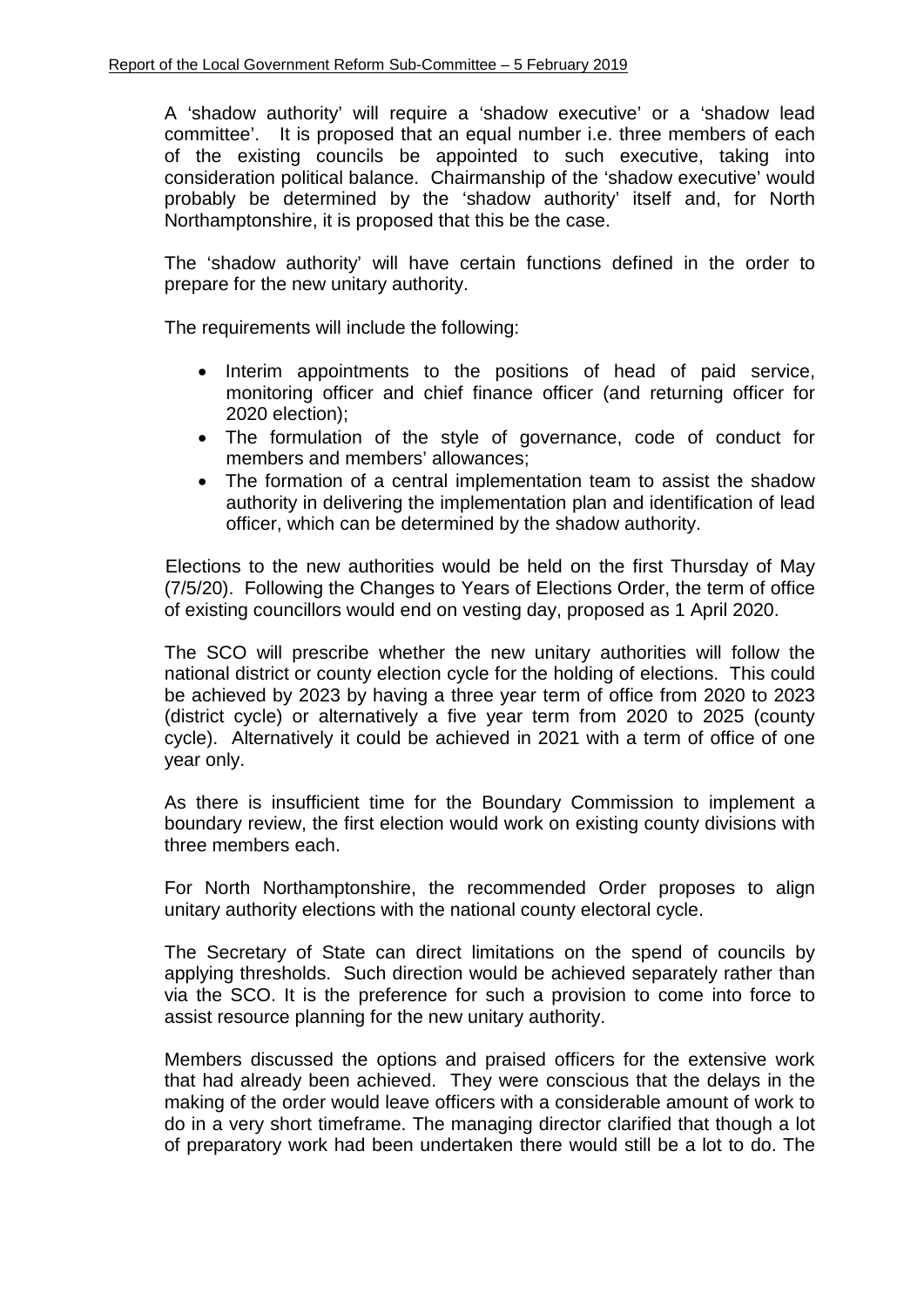aim at day one would be to ensure that the new authority was 'safe and legal' as full harmonisation would take some time to achieve.

**RESOLVED** that the preferences for the SCO for North Northamptonshire be noted, should the Secretary of State for Housing, Communities and Local Government (MHCLG) agree to the proposal submitted in August 2018, for two new unitary authorities for North Northamptonshire and West Northamptonshire.

# **6. PROPOSED INTERIM GOVERNANCE ARRANGEMENTS – JOINT COMMITTEE**

The annexed circulated report of the managing director was received in relation to the proposed governance arrangements envisaged for North Northamptonshire during the transitional period up to 'vesting day; should the Secretary of State for Housing, Communities and Local Government approve the proposal to replace the existing two tier form of local government in Northamptonshire with two new unitary authorities.

The decision of the Secretary of State (SoS) was expected by April 2019, and in order to mitigate the risk of delay it was considered prudent to establish a formal 'joint committee' to achieve consistent decision making and influence governance matters ahead of the formation of a shadow authority. Should the SoS not approve the proposal the joint committee would cease.

A joint committee would help to provide a smooth transition towards a shadow authority and could develop recommendations for the shadow authority on statutory matters such as a constitution, code of conduct for members and the nomination of interim statutory officers.

The joint committee would be made up of three members from each council making a committee of 15 for North Northamptonshire. Each authority will need to appoint the membership using political balance rules, which for this council would mean two members of the administration and one member of the opposition. The chairman of the joint committee will be elected at its inaugural meeting.

No decision on the creation of, or terms of reference, for a joint committee has been agreed and it is expected that they will be presented to the steering groups for discussion and then recommended to each sovereign council for approval.

The managing director again detailed the expected timetable.